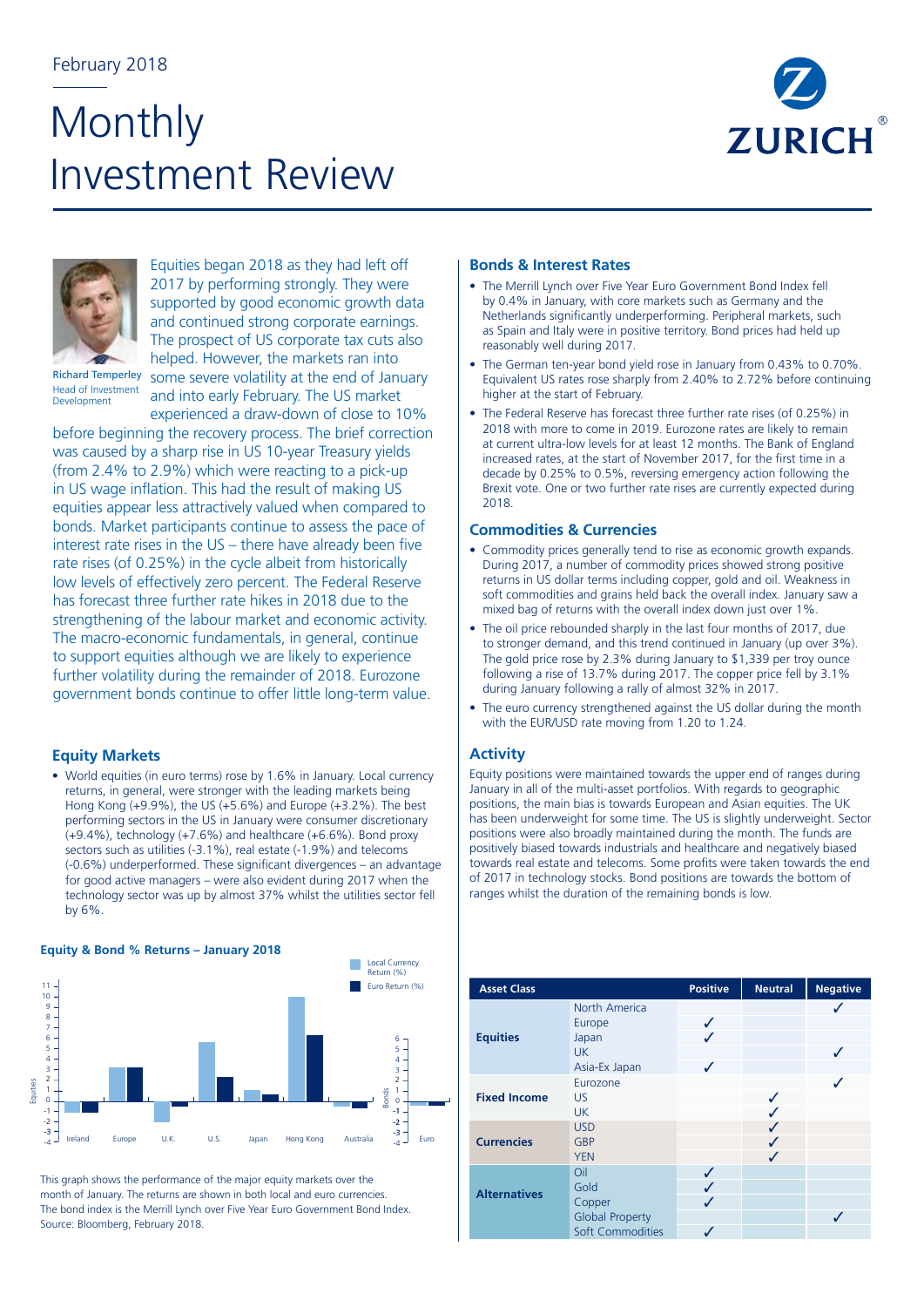#### Zurich Life Annualised Performance to 1 February 2018

|                                                 | <b>Year to</b> | <b>Annualised</b> |         |         |          |          |          |                        |
|-------------------------------------------------|----------------|-------------------|---------|---------|----------|----------|----------|------------------------|
|                                                 | <b>Date</b>    | 1 Year            | 3 Years | 5 Years | 10 Years | 15 Years | 20 Years | Fund Size $(\epsilon)$ |
| Prisma Multi-Asset Funds+                       |                |                   |         |         |          |          |          |                        |
| Prisma 2                                        | 0.1%           | 0.6%              | 0.7%    | N/S     | N/S      | N/S      | N/S      | 171,367,061            |
| Prisma <sup>B</sup>                             | 0.3%           | 2.6%              | 2.3%    | N/S     | N/S      | N/S      | N/S      | 711,842,822            |
| Prisma 4                                        | 0.6%           | 6.2%              | 5.1%    | N/S     | N/S      | N/S      | N/S      | 812, 158, 186          |
| Prisma <sup>5</sup>                             | 0.9%           | 8.3%              | 6.7%    | N/S     | N/S      | N/S      | N/S      | 313,986,464            |
| Prisma <sup>6</sup>                             | 1.6%           | 10.3%             | 6.6%    | N/S     | N/S      | N/S      | N/S      | 29,940,650             |
| <b>Managed Funds</b>                            |                |                   |         |         |          |          |          |                        |
| <b>Cautiously Managed</b>                       | 0.8%           | 4.8%              | 4.1%    | 8.2%    | 6.6%     | N/S      | N/S      | 437,343,963            |
| <b>FinEx Sector Average</b>                     | 0.7%           | 4.8%              | 2.8%    | 4.6%    | 3.3%     | 4.1%     | 3.8%     |                        |
| <b>Balanced</b>                                 | 1.0%           | 7.5%              | 6.4%    | 10.7%   | 6.6%     | 8.1%     | 6.2%     | 1,702,627,758          |
| <b>FinEx Sector Average</b>                     | 1.2%           | 6.8%              | 4.5%    | 8.3%    | 4.4%     | 5.9%     | 4.5%     |                        |
| Performance                                     | 1.3%           | 9.7%              | 7.5%    | 11.8%   | 6.7%     | 8.6%     | 6.2%     | 1,368,648,370          |
| Dynamic                                         | 1.4%           | 10.3%             | 8.2%    | 12.4%   | 7.0%     | 9.0%     | 6.2%     | 1,649,295,666          |
| <b>FinEx Sector Average</b>                     | 1.5%           | 7.9%              | 5.8%    | 9.0%    | 4.9%     | 6.2%     | 4.8%     |                        |
| <b>Protected Funds</b>                          |                |                   |         |         |          |          |          |                        |
| Protected 70                                    | 1.1%           | 5.9%              | 3.2%    | 7.1%    | N/S      | N/S      | N/S      | 17,828,143             |
| Protected 80                                    | 0.6%           | 2.9%              | 1.2%    | 4.4%    | N/S      | N/S      | N/S      | 34,864,475             |
| Protected 90                                    | $-0.1%$        | $-1.0%$           | $-1.2%$ | 0.6%    | N/S      | N/S      | N/S      | 10,720,690             |
| <b>Cash Fund</b>                                |                |                   |         |         |          |          |          |                        |
| Secure                                          | 0.0%           | 0.0%              | 0.0%    | 0.0%    | 0.6%     | 1.2%     | 2.0%     | 256,790,297            |
| Cash Fund                                       | $-0.1%$        | $-0.8%$           | $-0.7%$ | $-0.6%$ | 0.0%     | N/S      | N/S      | 489,650,082            |
| <b>FinEx Sector Average</b>                     | 0.0%           | $-0.4%$           | $-0.1%$ | 0.0%    | 0.7%     | 1.1%     | 1.7%     |                        |
| <b>Bond Funds</b>                               |                |                   |         |         |          |          |          |                        |
| Global Corporate Bond (JP Morgan)*              | $-0.7%$        | 2.9%              | 1.1%    | 2.6%    | N/S      | N/S      | N/S      | 8,290,876              |
| Global Government Bond (JP Morgan)*             | $-0.6%$        | 0.2%              | $-0.2%$ | 1.7%    | N/S      | N/S      | N/S      | 1,169,853              |
| Indexed Eurozone Government Bond (BlackRock)    | $-1.2%$        | 1.3%              | 0.3%    | 3.6%    | N/S      | N/S      | N/S      | 6,090,950              |
|                                                 | 0.1%           |                   |         |         |          |          |          |                        |
| <b>Active Fixed Income</b>                      |                | 0.7%              | 0.5%    | 5.4%    | 5.9%     | 5.3%     | 6.1%     | 166,642,922            |
| Inflation-Linked Bond                           | $-0.5%$        | 2.1%              | 0.5%    | 1.0%    | N/S      | N/S      | N/S      | 6,877,163              |
| Long Bond                                       | $-0.1%$        | 2.1%              | 0.1%    | 6.9%    | 6.7%     | N/S      | N/S      | 52,114,590             |
| <b>FinEx Sector Average</b>                     | $-0.40%$       | 2.30%             | 0.70%   | 3.80%   | 4.10%    | 4.10%    | 4.70%    |                        |
| <b>Absolute Return/Diversified Assets Funds</b> |                |                   |         |         |          |          |          |                        |
| Global Targeted Returns Fund (Invesco)          | 0.8%           | 1.5%              | 0.1%    | N/S     | N/S      | N/S      | N/S      | 97,982,908             |
| Dynamic Diversified Growth (BlackRock)          | 0.9%           | 7.5%              | 0.9%    | 2.6%    | N/S      | N/S      | N/S      | 15,976,158             |
| <b>Active Asset Allocation</b>                  | 0.6%           | 6.4%              | 5.0%    | 7.6%    | N/S      | N/S      | N/S      | 313,131,671            |
| <b>Commodity Funds</b>                          |                |                   |         |         |          |          |          |                        |
| Gold                                            | $-0.4%$        | $-4.8%$           | $-2.4%$ | $-3.2%$ | N/S      | N/S      | N/S      | 77,466,573             |
| Indexed Global Energy and Metals                | $-1.5%$        | $-4.8%$           | $-2.6%$ | $-5.9%$ | $-6.2%$  | N/S      | N/S      | 13,991,182             |
| <b>Equity Funds (Global)</b>                    |                |                   |         |         |          |          |          |                        |
| 5 Star 5                                        | 2.4%           | 13.7%             | 9.4%    | 12.4%   | 6.3%     | 9.0%     | N/S      | 214,704,976            |
| <b>International Equity</b>                     | 1.8%           | 11.0%             | 9.0%    | 13.5%   | 8.1%     | 9.6%     | 7.5%     | 1,533,364,409          |
| Global Select (Threadneedle)                    | 2.8%           | 18.2%             | 11.6%   | 14.8%   | 8.6%     | 9.9%     | N/S      | 5,945,654              |
| Indexed Global Equity (BlackRock)**             | 0.0%           | 6.9%              | 7.0%    | 13.0%   | N/S      | N/S      | N/S      | 99,390,527             |
| Sector Average                                  | 1.3%           | 8.8%              | 6.9%    | 10.9%   | 6.4%     | 7.4%     | 4.8%     |                        |
| <b>Equity Funds (European)</b>                  |                |                   |         |         |          |          |          |                        |
| 5 Star 5 Europe                                 | 2.5%           | 18.8%             | 10.9%   | 13.7%   | 7.4%     | N/S      | N/S      | 126,042,092            |
| European Select (Threadneedle)                  | 2.7%           | 17.5%             | 6.8%    | 11.2%   | 9.0%     | 10.7%    | N/S      | 11,072,722             |
| Sector Average                                  | 2.4%           | 14.4%             | 7.2%    | 10.5%   | 5.7%     | 8.5%     | 6.2%     |                        |
|                                                 |                |                   |         |         |          |          |          |                        |

**Source: Financial Express as at 01/02/2018**

The Financial Express sector averages shown are the average of all funds in each of the Financial Express sectors in the individual pensions category except where otherwise stated.

**Annual management charges (AMC) apply. The fund returns shown are net of the AMC deducted by each provider in their unit prices. This will vary for each provider, and any difference will impact the relative performance of the funds shown. The fund returns are based on an investment in the funds and do not represent the returns achieved by individual policies linked to the funds. These fund returns may be before the full AMC is applied to a policy. The actual returns on policies linked to the specified fund will be lower because of the effects of charges and in some cases a higher management charge.**

**<sup>+</sup>** The Prisma Multi-Asset Funds were previously known as the Pathway Multi-Asset Funds.

External fund size: Where external funds have been on the Zurich platform for less than two years, we have used the fund size of the underlying external fund. \*\* Performance using most recent data available.

N/S = Not Started.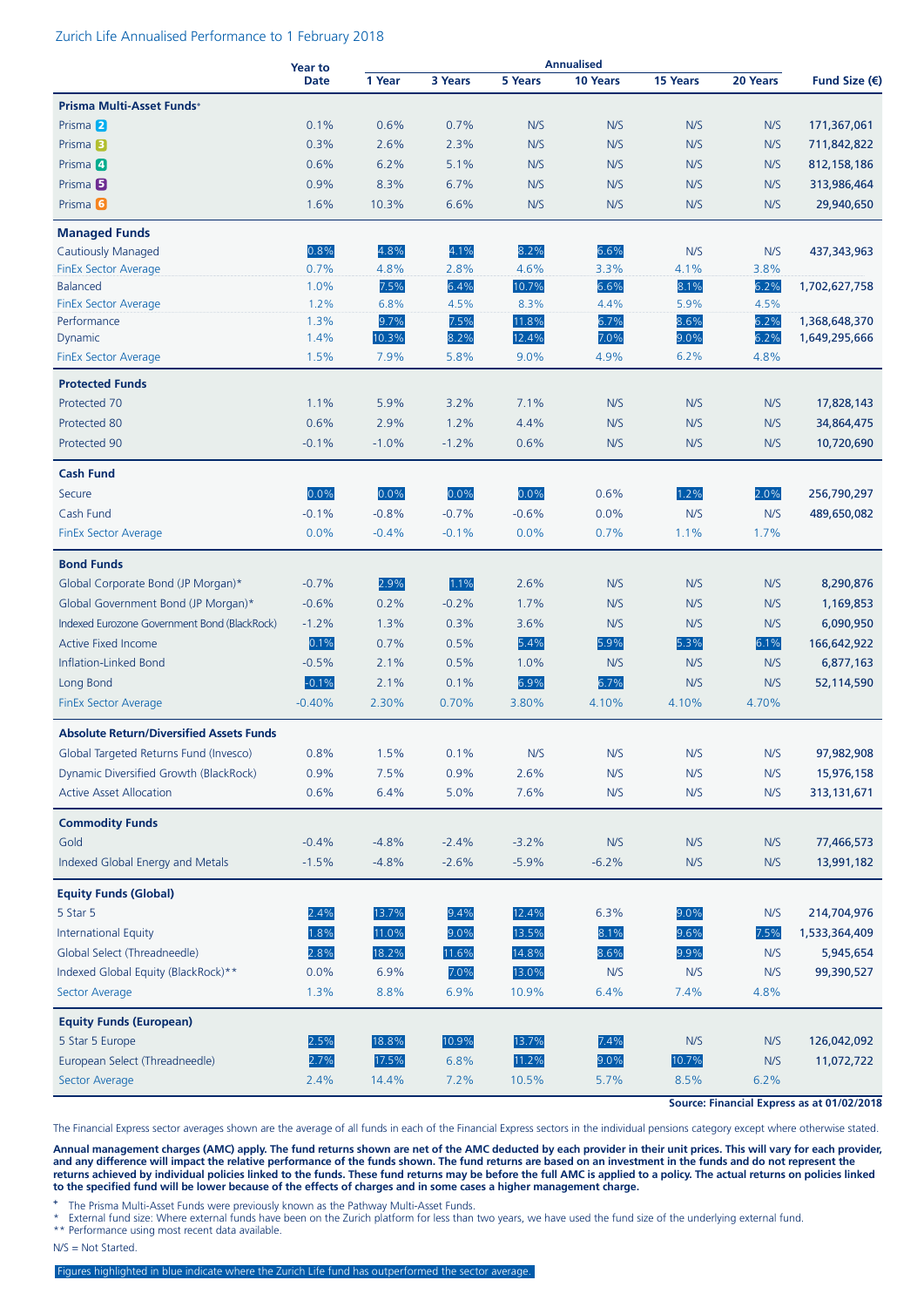|                                            | <b>Year to</b> | <b>Annualised</b> |         |                |          |          |          |                        |
|--------------------------------------------|----------------|-------------------|---------|----------------|----------|----------|----------|------------------------|
|                                            | <b>Date</b>    | 1 Year            | 3 Years | <b>5 Years</b> | 10 Years | 15 Years | 20 Years | Fund Size $(\epsilon)$ |
| <b>Equity Funds (Eurozone)</b>             |                |                   |         |                |          |          |          |                        |
| <b>Eurozone Equity</b>                     | 3.4%           | 19.1%             | 8.8%    | 12.0%          | 6.8%     | N/S      | N/S      | 93,933,910             |
| Indexed Eurozone Equity (BlackRock)        | $-2.5%$        | 14.1%             | 6.8%    | 10.2%          | N/S      | N/S      | N/S      | 9,080,338              |
| FinEx Sector Average                       | 2.7%           | 15.7%             | 7.5%    | 10.4%          | 3.9%     | 7.2%     | 4.6%     |                        |
|                                            |                |                   |         |                |          |          |          |                        |
| <b>Equity Funds (Irish)</b>                |                |                   |         |                |          |          |          |                        |
| <b>Irish Equity</b>                        | $-0.9%$        | 10.2%             | 12.1%   | 17.3%          | 3.6%     | N/S      | N/S      | 16,951,584             |
| Sector Average                             | 0.0%           | 8.5%              | 8.1%    | 14.0%          | 1.9%     | 5.3%     | 3.9%     |                        |
| <b>Equity Funds (American)</b>             |                |                   |         |                |          |          |          |                        |
| 5 Star 5 Americas                          | 2.1%           | 5.3%              | 9.3%    | 16.0%          | 9.3%     | N/S      | N/S      | 60,043,679             |
| American Select (Threadneedle)             | 3.5%           | 11.5%             | 11.5%   | 16.5%          | 11.2%    | 9.8%     | N/S      | 11,181,492             |
| Sector Average                             | 1.9%           | 7.5%              | 9.0%    | 15.5%          | 10.4%    | 8.6%     | 5.0%     |                        |
|                                            |                |                   |         |                |          |          |          |                        |
| <b>Equity Funds (Far East Asia)</b>        |                |                   |         |                |          |          |          |                        |
| 5 Star 5 Asia Pacific                      | 2.8%           | 21.4%             | 11.0%   | 10.8%          | 5.3%     | N/S      | N/S      | 86,600,723             |
| Asia Pacific Equity                        | 2.1%           | 19.1%             | 8.9%    | 9.6%           | N/S      | N/S      | N/S      | 10,252,511             |
| Sector Average                             | 2.2%           | 14.8%             | 5.5%    | 7.1%           | 5.7%     | 9.2%     | 7.2%     |                        |
|                                            |                |                   |         |                |          |          |          |                        |
| <b>Equity Funds (High Yield)</b>           |                |                   |         |                |          |          |          |                        |
| Dividend Growth                            | 0.2%           | 3.7%              | 6.9%    | 12.4%          | 8.2%     | N/S      | N/S      | 228,934,184            |
| FinEx Sector Average                       | 1.3%           | 8.8%              | 6.9%    | 10.9%          | 6.4%     | 7.4%     | 4.8%     |                        |
| <b>Equity Funds (Emerging Market)</b>      |                |                   |         |                |          |          |          |                        |
| Emerging Markets Opportunities (JP Morgan) | 4.9%           | 30.2%             | 9.7%    | N/S            | N/S      | N/S      | N/S      | 7,424,605              |
| Sector Average                             | 3.5%           | 19.9%             | 5.4%    | 6.4%           | 3.7%     | 9.8%     | N/S      |                        |
|                                            |                |                   |         |                |          |          |          |                        |
| <b>Equity Funds (Specialist)</b>           |                |                   |         |                |          |          |          |                        |
| Indexed Top Tech 100                       | 4.8%           | 18.4%             | 15.5%   | 23.2%          | 16.5%    | 12.8%    | N/S      | 50,187,305             |
| Sector Average                             | 0.3%           | 3.7%              | 2.5%    | 4.7%           | 1.9%     | 4.7%     | 3.2%     |                        |
| <b>Property Funds</b>                      |                |                   |         |                |          |          |          |                        |
| <b>Fund of REITs</b>                       | 1.9%           | 26.2%             | 10.0%   | N/S            | N/S      | N/S      | N/S      | 20,378,601             |
| Indexed European (Ex-UK) Property          | $-0.8%$        | 17.3%             | 6.1%    | 11.9%          | 7.3%     | N/S      | N/S      | 66,400,207             |
| Indexed Australasia Property               | 0.8%           | 2.7%              | 2.0%    | 5.5%           | 4.6%     | N/S      | N/S      | 48,254,116             |
| Sector Average                             | $-0.3%$        | 5.7%              | 4.5%    | 7.2%           | $-1.3%$  | 2.9%     | 5.8%     |                        |
|                                            |                |                   |         |                |          |          |          |                        |
| <b>Funds Closed to New Business</b>        |                |                   |         |                |          |          |          |                        |
| Indexed Eurozone Property                  | 0.4%           | 21.0%             | 7.7%    | 12.3%          | 5.5%     | N/S      | N/S      | 20,893,678             |
| Indexed India Equity                       | $-0.7%$        | 15.5%             | 1.5%    | 8.3%           | 2.2%     | N/S      | N/S      | 11,305,422             |
| Income Opportunity (JP Morgan)             | 0.1%           | 0.1%              | 1.2%    | 0.8%           | N/S      | N/S      | N/S      | 7,168,629*             |
| <b>Diversified Assets</b>                  | 0.1%           | 4.1%              | 2.4%    | 5.4%           | 4.1%     | N/S      | N/S      | 12,830,827             |
| Earth Resources                            | $-2.0%$        | $-1.8%$           | $-5.0%$ | $-4.2%$        | $-5.3%$  | N/S      | N/S      | 4,952,640              |
| <b>Green Resources</b>                     | $-4.9%$        | 13.4%             | 0.4%    | 7.3%           | N/S      | N/S      | N/S      | 3,788,958              |
| Small Cap Europe (Pictet)                  | 1.3%           | 18.2%             | 12.7%   | N/S            | N/S      | N/S      | N/S      | 2,415,039              |

**Warning: Past performance is not a reliable guide to future performance. Warning: The value of your investment may go down as well as up. Warning: Benefits may be affected by changes in currency exchange rates. Warning: If you invest in this fund you may lose some or all of the money you invest.**